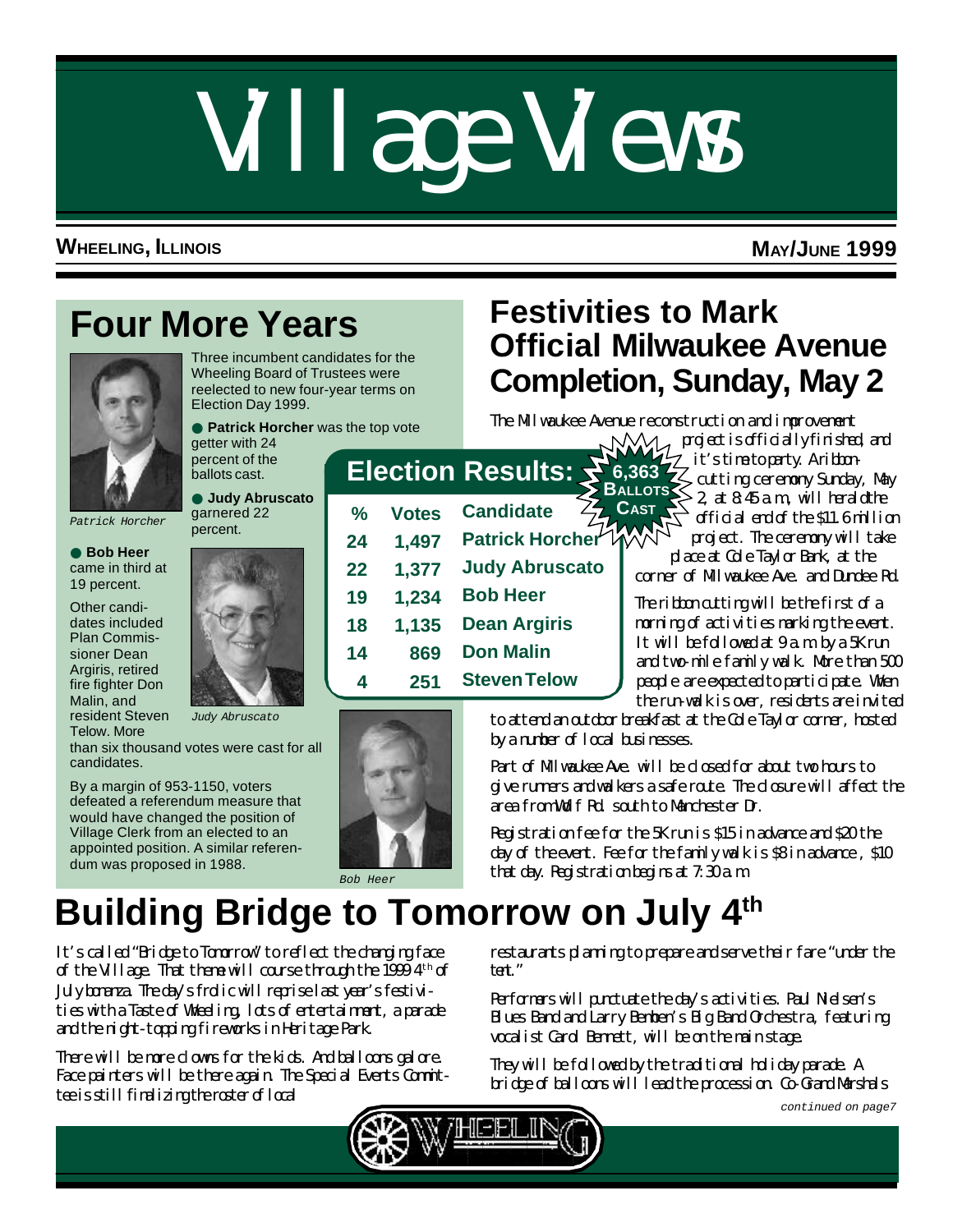*"With its push for greater understanding among residents, the commission is striving . . . to make bigotry or bigoted remarks socially unacceptable."*



# **Meet the Human Rights Commission**

**The Manufacturer he Wheeling Human** Rights Commission was born three years ago to combat public displays of bigotry.

Given the diverse nature of Wheeling, the then Board of Trustees named a panel of five residents to "pro-

mote and encourage mutual respect, cooperation and understanding between the diverse peoples living within the Village of Wheeling; and to safeguard the lawful preservation of the human rights of all citizens."

Since then, the commission has been following the recommendations of the Wheeling: 2000

Committee to develop a campaign based on the message, "That's not right." The commission plans to take that message to groups and organizations in the Village.

The commission has researched and developed a speech for delivery by commissioners that points to the long ethnic tradition of Wheeling, starting with the arrival of German immigrants in 1864. Those arrivals were eventually joined by people from 44 nations whose languages can be heard echoing in the halls of Wheeling High School.

According to the 1990 census, the most common ancestries in Wheeling are German, Polish and Irish. A 1994 local census revealed a population consisting of 88.7% white; 10.2% Hispanic; 5.1% Asian/Pacific; and 1.8% black.



# **Working for Wheeling**

## **Trustee William "Bill" Spangenberg**

**WHEELING, ILLINOIS**

**Length of service** ...since May 5, 1997.

**Birthplace**...Evanston. **Family**...wife: Sharon;

daughters: Allison (15);

Charlotte (12); Rachel (10).

**Occupation**...Lawyer.

**Education**...B.A., University of Illinois, 1977; J.D., The John Marshall Law School, Chicago, 1981.

**I've lived in Wheeling**...14 years.

**I ran for public office to**...make my community a better place to live.

**My political aspiration is**...I am satisfied where I am now.

**Before I was a trustee I**...just read about Village government. Now I am a part of it.

**The most important thing I do as a trustee is**...work to streamline Village government and keep the Village code up-to-date with current lifestyles and business trends.

**The thing I like best about Wheeling is**...it has never lost its small-town friendliness despite growing to 30,000 residents.

**The accomplishment I'm most proud of is**... restructuring Village procedures so government can act more quickly for development and redevelopment.

**The most aggravating thing about serving as a trustee is**...the time lag between the board making a decision and the decision actually being carried out.

**My favorite Village event is**...the Fourth of July Parade.

**My favorite place in Wheeling is**...my house.

**When I'm not working, I like to**...read the encyclopedia and maps.

**The one thing few people know about me is**...I rarely eat cookies, candy, ice cream or cake.

**I wish I had more time to**... play the trumpet.

**My favorite charity is**...the American Cancer Society.

**People who know me well say I'm**...persistent.

**The last good book I read was**...a biography about Clarence Darrow, a famous lawyer.

**My favorite quotation is... "Be** Prepared," the Boy Scout motto.

With its push for greater understanding among residents, the commission is striving in the words of its Chairman, Bill Maloney, "to make bigotry or bigoted remarks socially unacceptable."

Inaddition to Maloney, other commissioners indure

● Paul Safyan, vice chairman;

● Scott Kozlov, secretary;

- Gary Hittleman; and
- Judy Bechaud.

All are residents of the Village.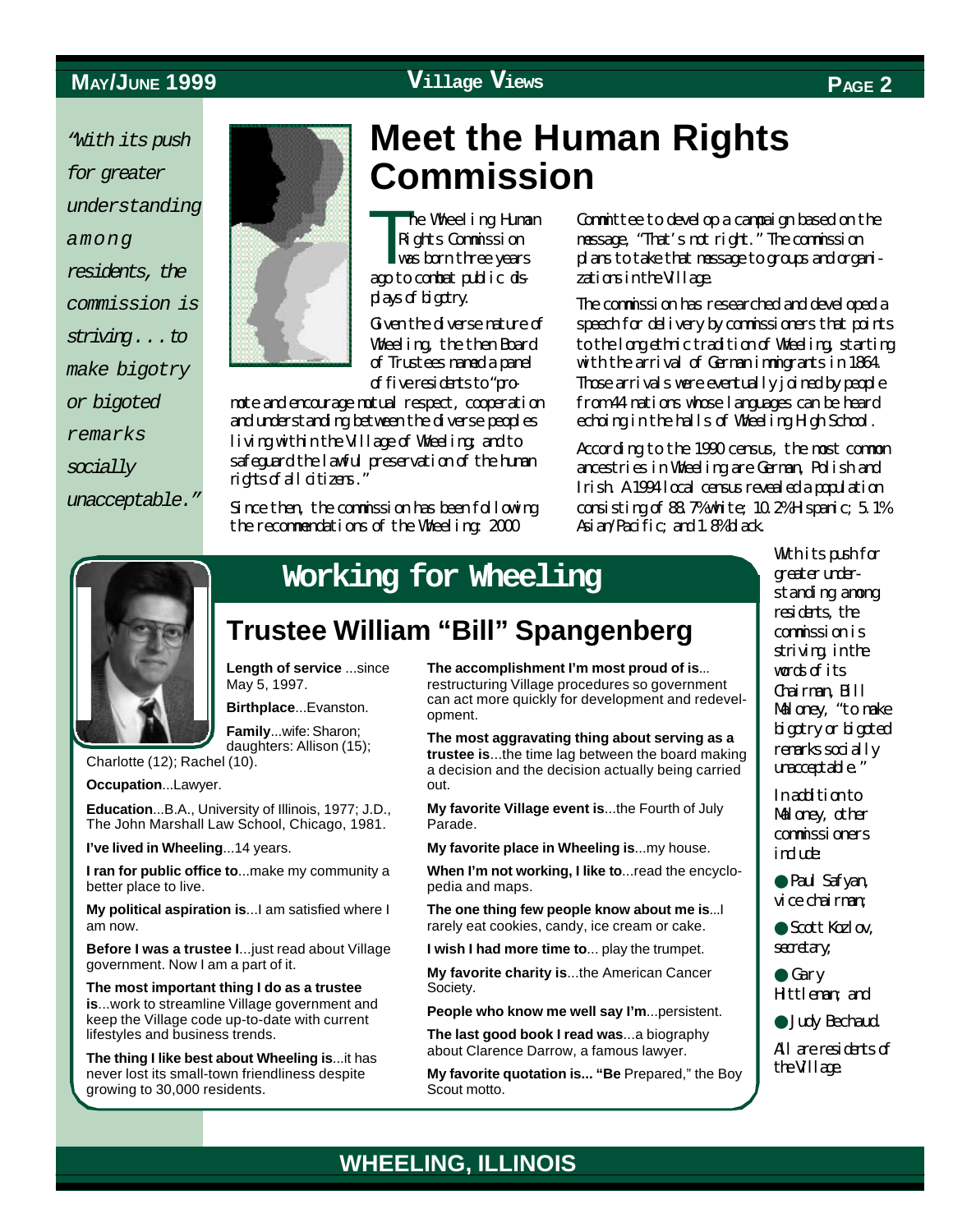# Awards and Honors **Wheeling A Tree City Once More**

For the ninth year in a row, the Village of Wheeling has become a Tree City USA.

Sponsored by the National Arbor Day Foundation, the recognition was based on four criteria. A community must have: a tree board or department; a tree-care ordinance; a community forestry program; and an Arbor Day observance.

Arbor Day this year was marked on April 30 with a tree-planting ceremony at Eugene Field Elementary School.

#### **Excellence in Financial Reporting**

The Government Finance Officers Association of the United States and Canada has recognized the Village for Excellence in Financial Reporting. The Certificate of Achievement, the

the National Infant Immunization Week reception in mid-April. He was cited for working to preserve the Wheeling Immunization Clinic. The recognition pointed to his "significant contribution to the dinic remaining in operation at Wheeling High School."

#### **Flood-Control Efforts Praised**

The Federal Insurance Administration presented Wheeling Community Development Director Mobel Klitzke with a certificate for the Village's participation in the National Flood Insurance Program.

The award pointed to activities that reduce flood losses, facilitate accurate flood-insurance rating, and promote the awareness of flood insurance.

*"The*

*Government*

*Finance*

*Officers*

*Association*

*of the United*

*States and*

*Canada has*

*recognized*

*the Village*

*for*

*Excellence in*

*Financial*

*Reporting."*

organization's highest honor, was bestowed for the Village's annal financial report. Finance **Director** Robert Fialkowski received the award.

#### **Boyle Lauded**

Village **Health** Officer **M**<sub>chael</sub> Boyle was recognized at

## **Wheeling Welcomes New Businesses**

**Nick Drivas Gyros** — 1057-59 Lake-Cook Rd., 808-1599

**Meadowbrook LLC** doing business as The Land of Nod — Scott Eirinberg, 1110-B Larkin Dr., 459-9900 mail order children's furniture

**White Leaf Printing** — Robert Grusin, 92 Messner Dr., 279-8830

**Win Stuff, LLC** — Jon Lanbert, 618 Wheeling Rd., 800-466-6553, route collections of coin operated amusement machines

**Vari-Lite Inc.** — Rusty Brutsche, 31 Marquardt Dr., 808-9800 automatic Lighting Service

**Digi-Cell** — Sandro Sanchez, 98 E. Dundee Rd., 361- 0359, cellular phones and pagers

**Shoe Action** — Hackyoon Lee, 16 W. Dundee Rd., family shoe store

**Slide Products Inc.** — Erica Young, 440 Mercantile Ct., 541- 7220, mfr. of industrial aerosol products

**Savin Corporation** — James W. Ivy-CEO, 9915 Capitol Dr., 215- 8855, sales office

I**nterpac Corporation** — Thomas A. Westman-Pres., 290 W. Palatine Rd., 520- 9550

**Engineering Consulting Services Inc** — Henry Lucas-Pres, 583 N. Wolf Rd., 279-0366

**Universal Structures Ltd.** — Michael Hughes, 555 North Wolf Rd., 520-8400 construction office

**White Hen Pantry** — Robert J. Boone, 11 W. Dundee Rd., 520- 7976

**Motivation Marketing Inc.** — Chuck Marcus, 401 S. Milwaukee Ave. #180, 808-0719 sales incentive co.

**Command Service Center** — Robert Milliken, 600 Northgate Pkwy #11, 215-988, heating & air conditioning

**IL Sicilian** — Rosario Abbinanti, 733 W. Dundee Rd., 541- 6931, pizza

## **WHEELING, ILLINOIS**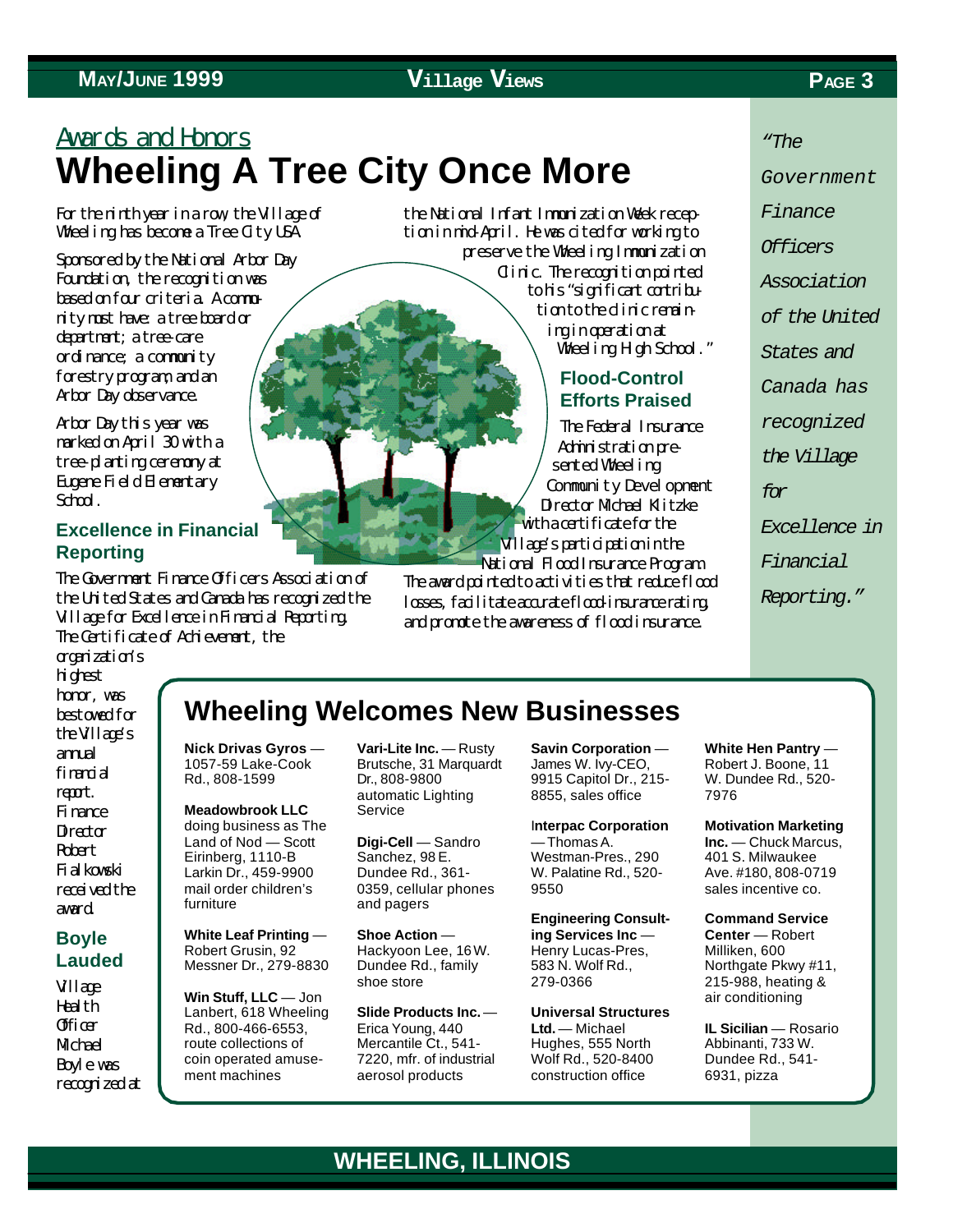*"Flowers will once again be planted at designated locations along Milwaukee Avenue, Dundee Road and at other sites in the Village."*

#### Briefs and Announcements

# **May is Cleanup Month**

V illage residents are urged to "clean up and toss out" during May. This special cleanup effort is aimed at emptying yards, garages and basements of debris and unwanted items. Residents can discard as many cans of trash and smaller items as they wish at no extra charge beyond basic trash- collection rates.

The Wheeling Plan Commission's second annual Brooms and Blooms beautification and cleanup event is scheduled for Saturday, May 22, 1999 from 9 a.m. to noon. A rain date has been set for  $J<sub>mp5</sub>$ 

Volunteers will start from the north and south ends of Milwaukee Avenue and work toward Dundee Road picking up loose trash and debris. Flowers will once again be planted at designated locations along Milwaukee Avenue, Dundee Road and at other sites in the Village. At noon, volunteers will assemble at the Cole Taylor Millennium Plaza where a light lunch and refreshments provided by local businesses will be available. A rendering of the winner of the Plaza's design competition will also be on display.

About 100 volunteers participated last year. Organizers hope to increase that number this year. Call Jim Grabowski, Assistant Village Manager at 459-2600 or Ken Brady, Chairman of the Plan Commission at 537-8642 to volunteer. Bring a pair of work gloves and meet at the Cole Taylor Mllenium Plaza a 9 a.m.

#### **MOTORIST ALERT**



#### **Construction at Dundee & Wolf**

Installation of new traffic signals and reconfiguration of the Dundee and Wolf

Rds. intersection has begun. The project includes resurfacing the intersection and configuring the Wolf Rd. approaches into left turn only, right turn only, and through traffic only lanes. The work is to be completed by June 30, depending on conditions.

#### **Child Care Licensing Orientation**

Cook County Child Care Resource and Referral ishddinga licensing orientation to familiarize those interested in starting a homebased child-care service. The orientation is in response to the change in the Village's recently enacted ordinance, which allows one person to care for up to eight children alone and up to 12 children with an assistant.

The orientation will be held May 12, from 7-9:30p.m., in the Council Room at Village Hall. To register for the orientation call Child Care Resource and Referral at 847-640-9590.

#### **Health Screenings**

Lifeline Screening Corporation will conduct lowcost ultrasound vascular and osteoporosis screenings on May 22 at the Pavilion Senior Citizen Center, 199N First Street. The tests are earlydetection devices for vascular disease or bone degeneration. The screenings will take place from 9 a.m. to 4 p.m. More information is available at 800-364-0457.

#### **1999 Street-Improvement Program**

A dozen streets have been scheduled for maintenance or repair this year. The areas targeted include:

#### **Street Section**

| Abbot Dr.      | Holbrook Dr. to Palatine Rd.      |
|----------------|-----------------------------------|
| AliæSt.        | Wheeling Rd to Willis Ave.        |
| Gilman Ave.    | Wheeling Rd to Willis Ave.        |
| Hol brook Dr.  | Wheeling Rd to Palatine Rd        |
| Kenilworth Dr. | Sarasota Dr. to St. Amard In      |
| Noel Ave.      | Alice St. to Hintz Rd             |
| Pebble Dr.     | Wilshire Dr. to Cedar Dr.         |
| St. Ammrd Ct.  | St. Amend Into al-de-sec          |
| 2ndSt.         | Strong Ave. to dead end           |
| 12thSt.        | Newall-de-secsatth of Strang Ave. |
| WilisAxe       | Gilman Ave to Alice St.           |
| Wlshire Dr.    | Valley StreamDr. to Cedar Dr.     |
|                |                                   |

#### **Hazardous Waste Disposal Day**

Just one hazardous waste collection day will be held in the Northwest Suburbs this year. The collection is scheduled for May 1, from 8 a.m. until 3 p.m. at the Schaumburg Commuter Rail Facility Collection Site on Springensguth Rd., south of the Elgin-O'Hare Expressway. About 20 types of hazardous items will be accepted, ex-

### **WHEELING, ILLINOIS**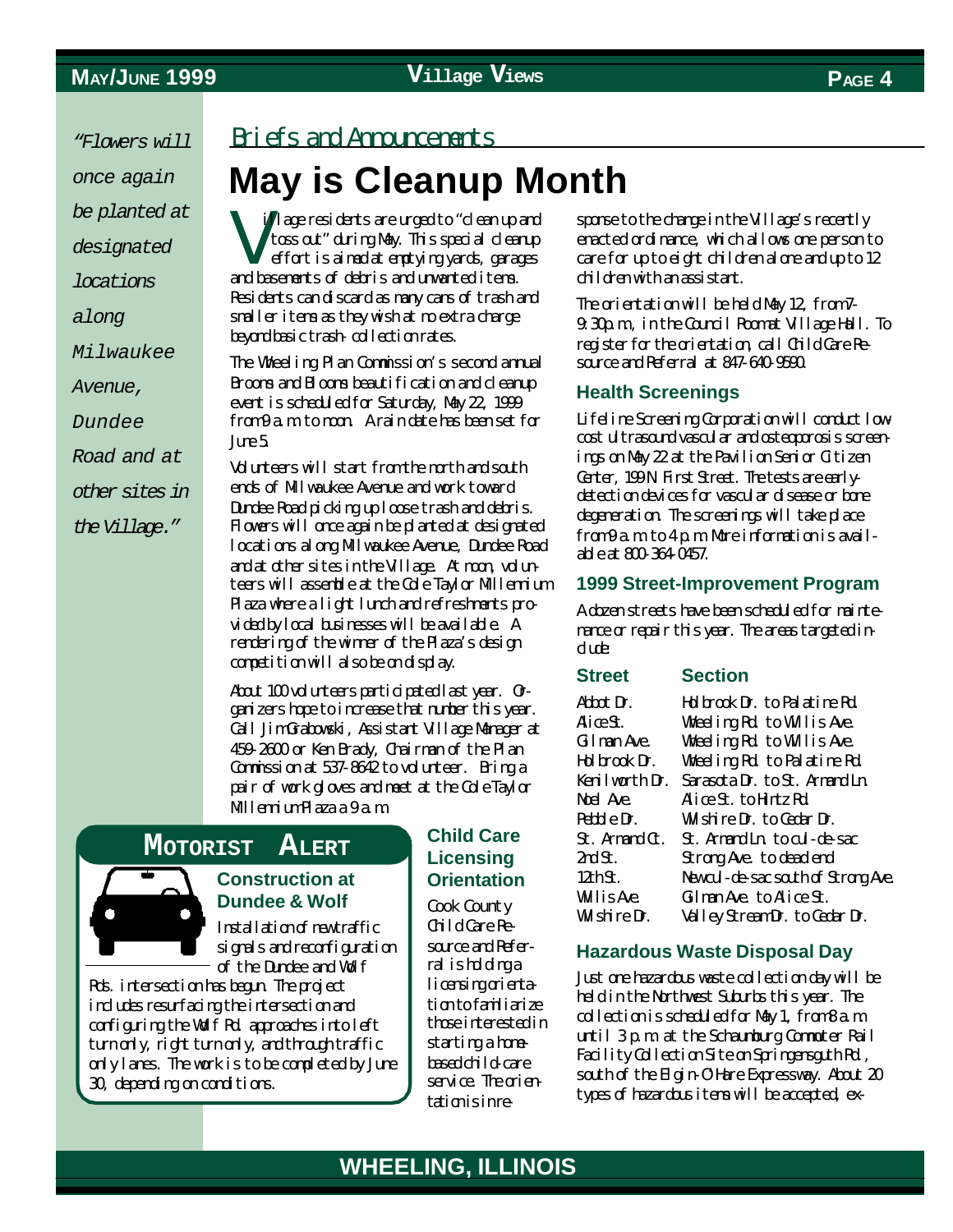# **The Last Barrier: History!**

cluding explosives, fireworks, smoke detectors, tires and business and school waste. For information, call 312-751-6633.

#### **Health Fair**

The Wheeling Board of Health will host a health fair on May 8  $from 10a m-2p m at the Willage$ Hall. Police, Fire and Public Works Departments will hold an open house at the same time and place. There will be vehicles on display, and the Fire and Police Departments will conduct demonstrations. Fight for Life, Sparky and McGruff will appear.

#### **Family Fun Faire**

The Pavilion Senior Citizen Center will hold its 9th annal Family Fun Faire,  $J_{\text{I}}$  Fun  $-2$ p.m. The center's major fund raiser, the Fun Faire will feature a silent and live auction, home bakery, luncheon bar, rummage sale, raffles and anarts and crafts fair. The center is seeking appropriate donations or services from local businesses for the auction. Dollar donations from residents are also being solicited for the Senior Program Fund, which supprisactivities and services. Contact Nancy Janssen, Senior Citizen Coordinator, at 459-2670.

#### **SWANCC Open House**

The Solid Waste Agency of Northern Cook County (SWANCC) is holding its annual open house on Saturday, June 5, from  $10a$  m to  $1p$  m. Visitors will view garbage-processing operations and the 1999 "Art of Garbage" exhibit consisting of more than 60 collages and drawings by area children. Also on display will be SWANCC's Recycle House exhibit and stationary plastic and steel-can recycling displays. The Wheeling

*Northwest Corner of Milwaukee and Dundee Is Finally Ready*

## **Going...**

equipment stands ready to take down the former Sportmart.

## **Going...**

backhoe destroys the old shell.

#### **Gone...**

cleaning up the debris. Making way for stores, restaurants and condominiums at One Milwaukee Place.





Township Transfer Station is at Three Providence Drive, Glenview.

#### **Summer Water Conservation**

The Village's annual summer water-conservation program begins May 15. Lawn sprinkling, filling swimming pools and noncommercial car washing is prohibited every day from noon until 6 p.m. through September 15. A pamphlet, "Good Watering Practices," is available from the Department of Public Works at 459-2624.

# **MAY/JUNE 1999 Village Views PAGE 5**



### **WHEELING, ILLINOIS WHEELING, ILLINOIS**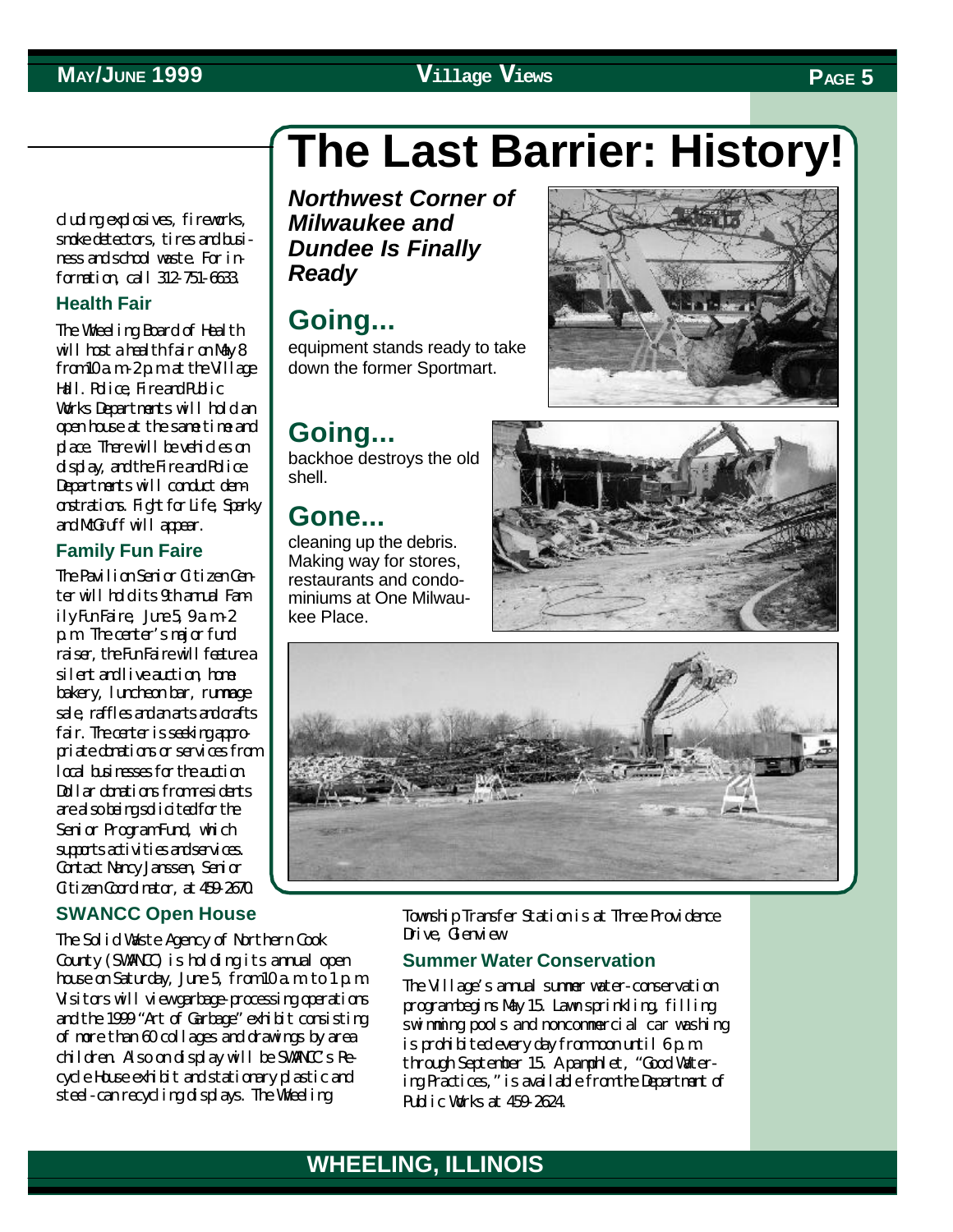*"The project*

*is part of a*

*long-term*

*effort to*

*reduce*

*flooding, an*

*effort that*

*dates back to*

*1907, when*

*the drainage*

*ditch was*

*built to*

*siphon off*

*inundated*

*farm fields."*

# **Design of Diversionary Channel Begins**

The Village has begun designing the 8800-foot Wheeling Diversionary Channel, originally proposed as part of the Lower Des Plaines Tributary Watershed Management Plan. The channel is intended to divert excess water flows from the Wheeling Drainage Ditch. While initial brush clearing began in late 1998, major construction won't start until early in 2000.

The Village had to acquire the rights-of-way for the channel, but the Natural Resource Conservation Service will pay all other costs. The Department of Public Works will handle maintenance when it is finished. The project is part of a longterm effort to reduce flooding, an effort that dates back to 1907, when the drainage ditch was built to siphon off inundated farm fields.

The Village is relatively flat and lies at the lower end of the Buffalo Creek/Wheeling Drainage Ditch and the McDonald Creek tributary of the Des Plaines River. That's why 30 percent of the Village has been designated as Special Flood Hazard Areas (SFHAs), or flood plains.

## **Auto Emmision Testing Station Now Open**

*Envirotest Illinois' Wheeling auto-emission inspection station is open for business on Northgate Parkway. The new facility makes it convenient for residents to have their cars tested without leaving the area.*



More than 1200 buildings are located within these areas. The Village's Flood Insurance Rate Map, available without charge at Village Hall and Indian Trails Public Library, delineates the SFHAs. However, other low-lying areas sometimes experience high water, including some streets and even backyards.

With flooding a possibility, especially during the summer storm season, preparation is the best defense. Safeguarding people, protecting buildings, and purchasing flood insurance are key to defending against floods.

Mortgage lenders usually require flood insurance for buildings within flood zones. If that's your situation, the Community Development Department will do a written floodplain determination. You'll need to supply: the applicant's name; property address and survey; legal description; PIN number; topographic survey, if available; and a \$25 fee.

#### **Your Personal Plan**

● Relocate movable buildings, or at least raise them above flood hazard level. Build walls around these structures, and install food proofing.

● During periods of high water, stay out of the basement, where breaker boxes and electrical wiring present the risk of shock.

● If you know high water is on the way, shut off the electricity, gas and water. Keep your family together, and make sure everyone has identification.

● Move everyone, including pets, to high ground. Rescue crews can't reach you once the water becomes two feet deep.

● Don't drive across flooded roads, where your vehicle could stall. If you get caught anyway, forget the vehicle and save yourself.

● Flowing water above your knees can generate dangerous currents. You should avoid walking through it.

#### **Blood Drive A Success**

Forty-one units of blood were donated during the March 10 blood drive. LifeSource, which conducts all Village blood drives, said the collection will help about 125 people in need of blood. LifeSource called the effort successful.

## **WHEELING, ILLINOIS**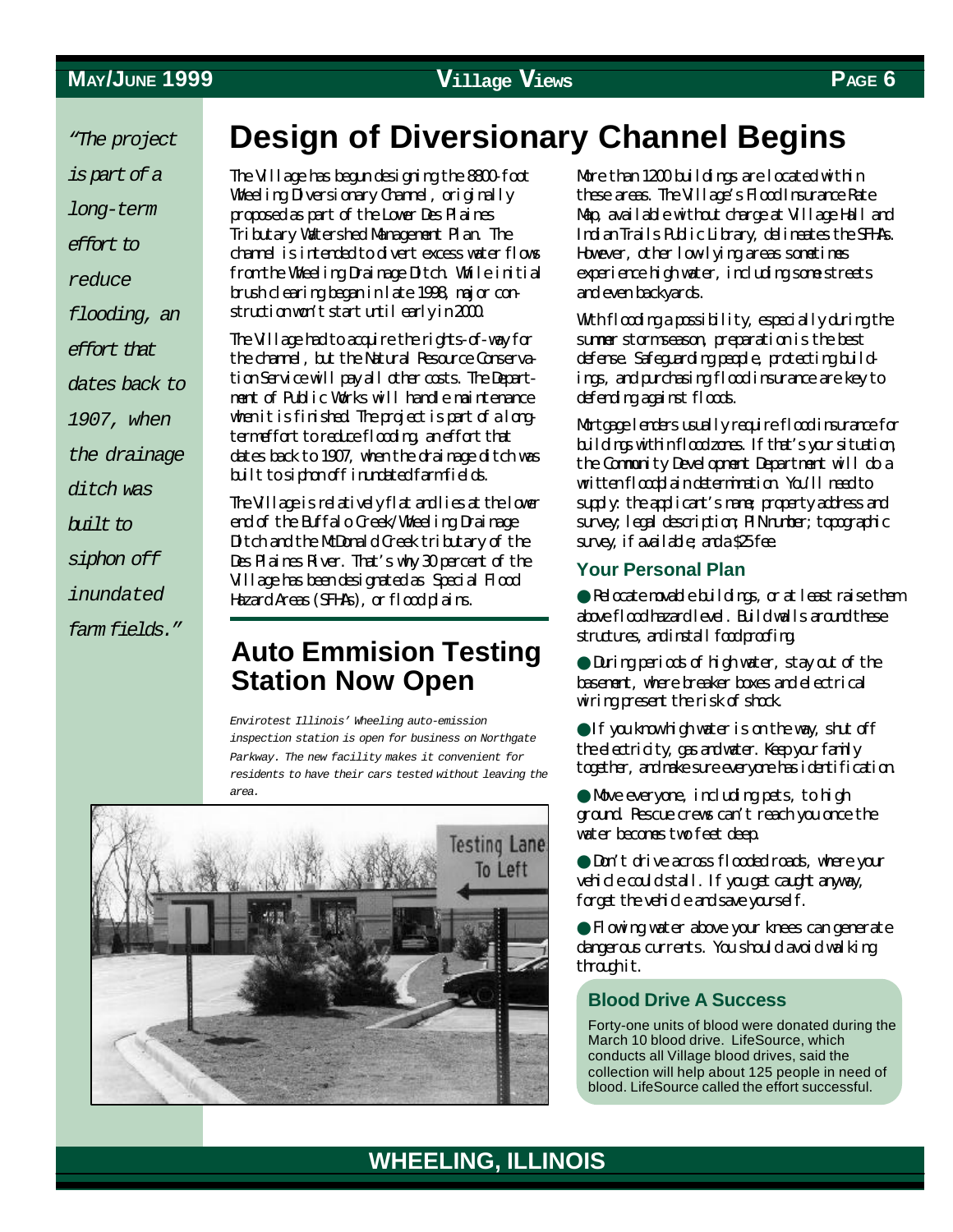**Pencil in the Date**

*Residents are invited to attend public meetings of the following Village boards and commissions . Most meet in the Village Hall Council Chambers (unless otherwise noted).*

*Village Board — Mondays, 7:30 p.m.*

*Plan Commission — Second and fourth Thursdays of the month, 7 p.m.*

*Board of Health - Fourth Tuesday, every other month, 7 p.m.*

*Human Rights Commission — Second Tuesday of the month, Village Hall lunch room, 7:15 p.m.*

*Zoning Board of Appeals — Second Tuesday of the month, 7:30 p.m.*

*Senior Citizens Commission — Third Monday of the month, Pavilion Senior Center, 10 a.m.*

*Fire and Police Commission — Third Tuesday of the month, Fire Department Conference Room, 7 p.m.*

*Palwaukee Airport Commission — Third Wednesday of the month, Committee of the Whole meeting, 7 p.m., regular meeting, 8 p.m., Airport offices, 1020 South Plant Rd.*

*Economic Development Commission— Second Tuesday of each month, 8 a.m. , Village Hall lunchroom.*

# **Community Calendar**

#### **May**

(entire month) - Village Cleanup Month

**1** - Hazardous Waste Collection Day, Schaumburg Commuter Rail Facility, 8 a.m.-3 p.m.

**2** - Milwaukee Ave. grand opening, 5K run and public display of design competition winners for Millennium Plaza, Cole Taylor Bank, Milwaukee Ave. & Dundee Rd., 8:30-11 a.m.

**8** - Open House (Fire, Police and Public Works Depts.) and Health Fair, 10 a.m.-2 p.m.

**12** - Day Care Licensing Orientation, Village Hall Council Room, 7-9:30 p.m.

**22** - Vascular and osteoporosis screening, Pavilion Senior Center, 199 N. First St., 9 a.m.-4 p.m.

**22** - "Brooms and Blooms" cleanup, Cole Taylor Millennium Plaza (northeast corner, Milwaukee Ave. and Dundee Rd.), 9 a.m.

**31** - Memorial Day Parade, Elmhurst Rd. to Old McHenry Rd. to Weiland Rd., 10 a.m.

#### **June**

**5** - Family Fun Faire, Pavilion Senior Citizen Center, 9 a.m.-2 p.m.

**5** - SWANCC Open House, Wheeling Township Transfer Station, Three Providence Dr., Glenview, 10 a.m.-1 p.m.

**5** - "Blooms and Brooms" rain date (if needed)

*AMVETS Post No. 66*

*will hold a*

*Memorial*

*Day Parade*

*on May 31,*

*beginning*

*at 10 a.m.*

*Rte. 83*

*between*

*Dundee Rd.*

*and Weiland*

*Rd. will be*

*closed*

*during that*

*period.*

## **July 4...** *Continued from page 1*

this year are Fire Chief Keith MacIsaac and Public Works Director Bob Gray. The honor guard will have people carrying flags of all 50 states that now belong to the Village.

Corus Bank, Hoyne Savings, Bill Stasek Chevrolet, and Waste Management are this year's Golden event sponsors.

The Special Events Committee has budgeted \$15,000 for this year's fireworks extravaganza. Interested residents are invited to donate \$1 each to defray costs. For information contact Trustee Judy Abruscato, who heads the Special Events Committee, at 541-8783.

# **SPEAK OUT**

Communicate with Wheeling elected officials and administrators. Your advice, suggestions, questions and opinions are appreciated and **will receive response.** Please complete this form, detach and return to: Village Manager, Village of Wheeling, 255 W. Dundee Road, Wheeling, IL 60090.

Address

Comment

#### Name Phone